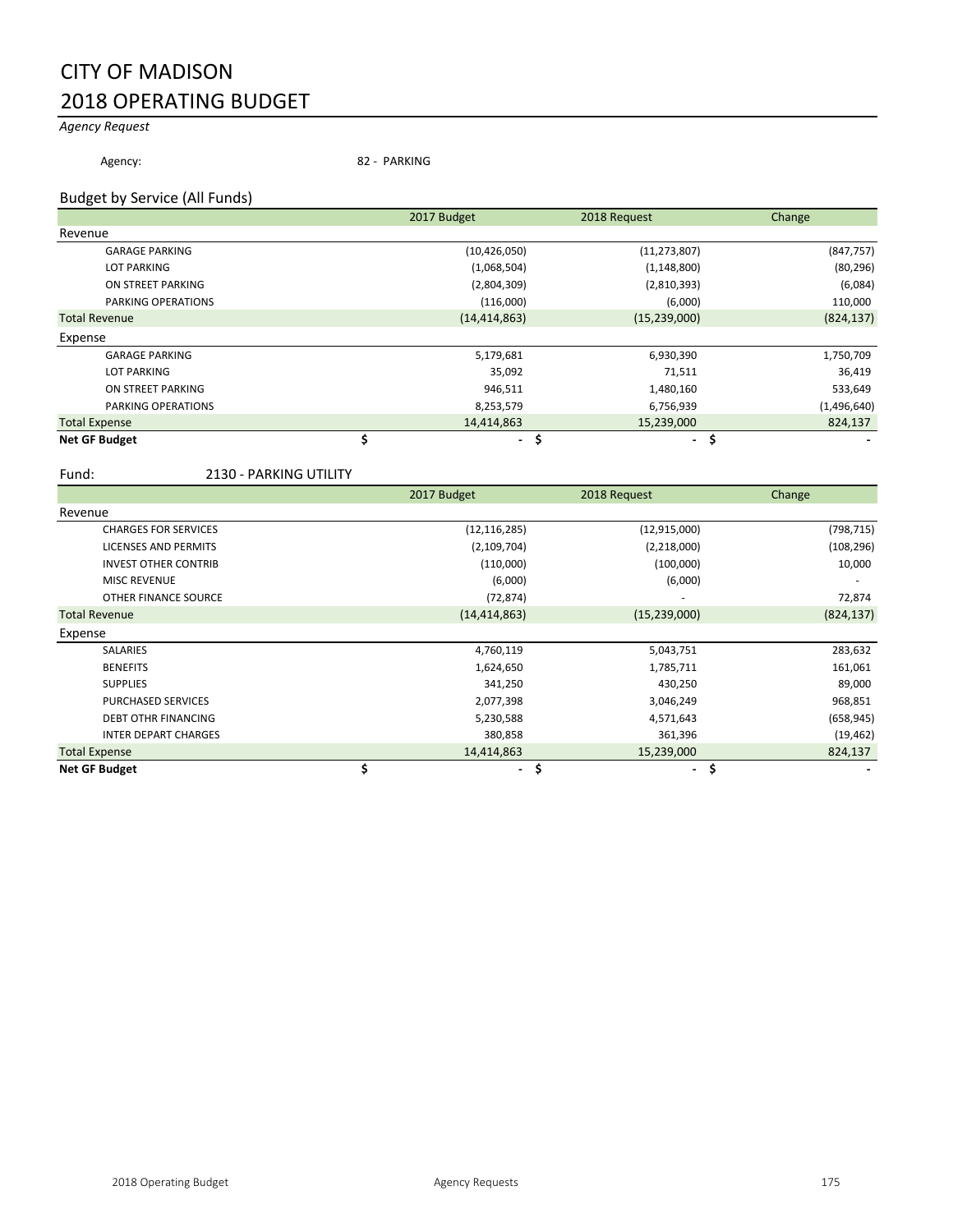# CITY OF MADISON 2018 OPERATING BUDGET

## *Agency Request*

Agency: 82 - PARKING

|              |                               | 2017 Budget | 2018 Request | Change |
|--------------|-------------------------------|-------------|--------------|--------|
|              | <b>CUSTODIAL WKR 2</b>        | 1.00        | 1.00         |        |
|              | <b>ENGR PROG SPEC 1</b>       | 1.00        | 1.00         |        |
|              | <b>MAINT ELECTR 1</b>         | 1.00        | 1.00         |        |
|              | PKG CASHIER                   | 12.00       | 12.00        |        |
|              | PKG EQUIP MECH                | 3.00        | 3.00         |        |
|              | PKG EQUIP TECH 1              | 1.00        | 1.00         |        |
|              | PKG MAINT WKR 1               | 5.00        | 6.00         | 1.00   |
|              | PKG MAINT WKR 2               | 1.00        | 1.00         |        |
|              | PKG REVENUE LDWKR             | 3.00        | 3.00         |        |
|              | PKG SERVICE WKR               | 4.00        | 4.00         |        |
|              | PKG TECH AIDE                 | 2.00        | 2.00         |        |
|              | PKG CASHIER - PT              | 19.20       | 19.20        |        |
|              | PKG REVENUE LDWKR - PT        | 0.90        | 0.90         |        |
|              | PROGRAM ASST 2 - CG17         | 1.00        | 1.00         |        |
|              | <b>ENGINEER 4</b>             | 1.00        | 1.00         |        |
|              | PKG ANALYST                   | 1.00        | 1.00         |        |
|              | PKG MAINT SUPV                | 1.00        | 1.00         |        |
|              | PKG REVENUE SUPV              | 1.00        | 1.00         |        |
|              | PKG OPER SUPV                 | 1.00        | 1.00         |        |
|              | <b>ASST PKG UTIL MGR</b>      | 1.00        | 1.00         |        |
|              | ADMIN CLK 1 - CG20            | 2.00        | 2.00         |        |
|              | ADMIN CLK 2 - CG20            | 1.00        | 1.00         |        |
|              | <b>INFORMATION CLERK</b>      | 1.00        | 1.00         |        |
|              | PKG OPER ASST                 | 1.00        | 1.00         |        |
|              | PKG REVENUE CLERK             | 1.00        | 1.00         |        |
|              | PROGRAM ASST 1 - CG20         | 1.00        | 1.00         |        |
|              | <b>INFORMATION CLERK - PT</b> | 1.55        | 1.55         |        |
| <b>TOTAL</b> |                               | 69.65       | 70.65        | 1.00   |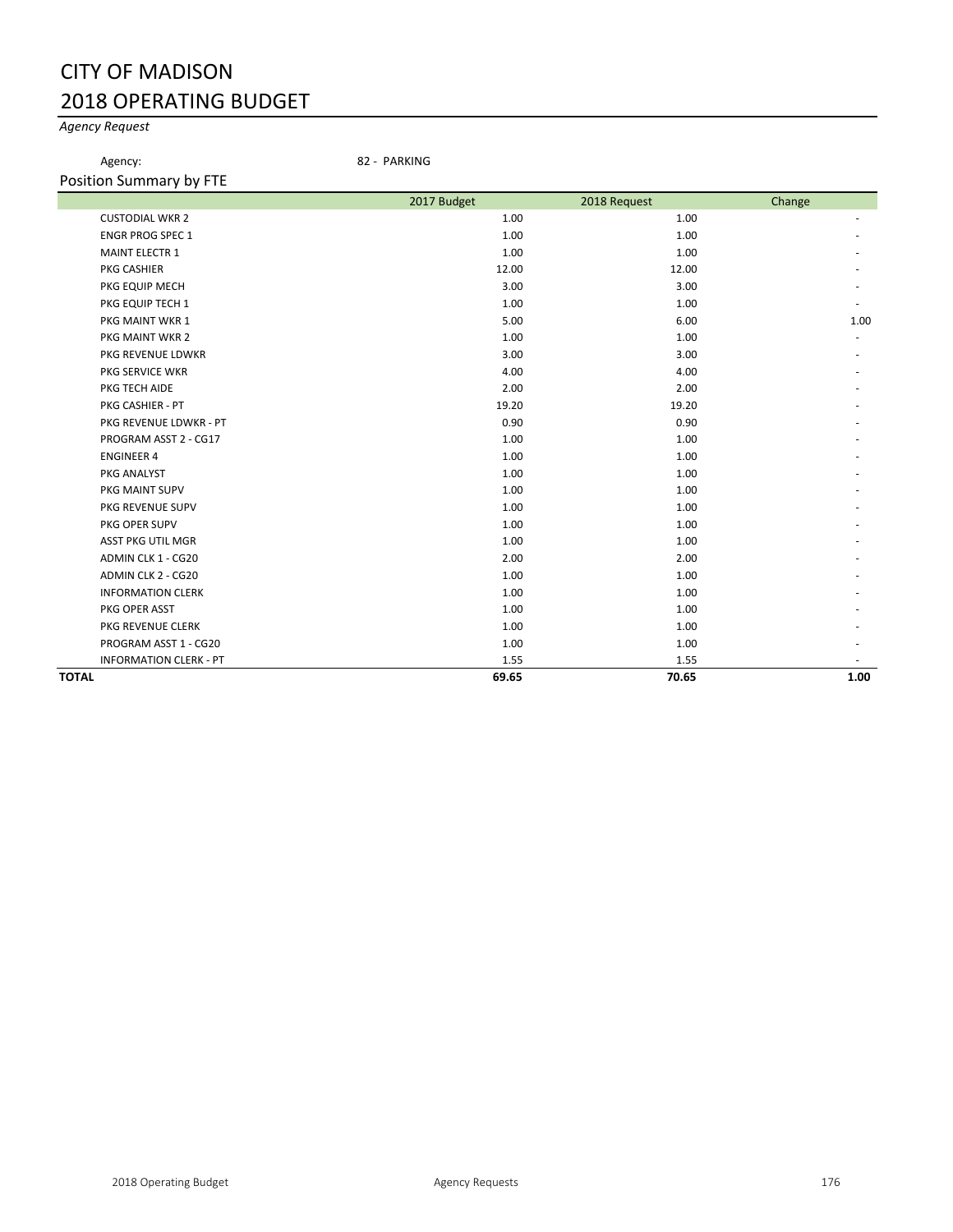# **CITY OF MADISON** *INTER-DEPARTMENTAL* **CORRESPONDENCE**

DATE: July 13, 2017

TO: David Schmiedicke, Finance Department

FROM: Sabrina Tolley, Assistant Parking Utility Manager

### SUBJECT: **Parking Utility 2018 Operating Budget Requests**

The Parking Utility 2018 operating budget reflects the goals of continuous improvement for the customer experience and initiatives related to several major infrastructure improvements and replacements. Considerable staff time and effort will be dedicated next year to the Judge Doyle garage project to replace the Government East Parking Garage and to the Capitol East Garage project, both of which are expected to be completed in 2018.

In addition to the construction of the Judge Doyle Garage and Capitol East Garage, major initiatives planned for 2018 include completion of the Parking Access and Revenue Control System (PARCS) replacement project and implementation of new system capabilities, developing an operating model for centralized cashiering (to be implemented at the new Judge Doyle Garage near the end of 2018), completing the "smart meter" pilot and analysis for potential purchase in 2018 to replace remaining coin-only meters, and beginning to study options for a 2019-2020 replacement of aging multi-space meter machines.

The 2018 initiatives will enhance the customer experience and contribute to the economic vitality of downtown Madison and surrounding areas, provide operational efficiencies, and new technologies will offer the ability for improved data collection and reporting methods for future planning.

1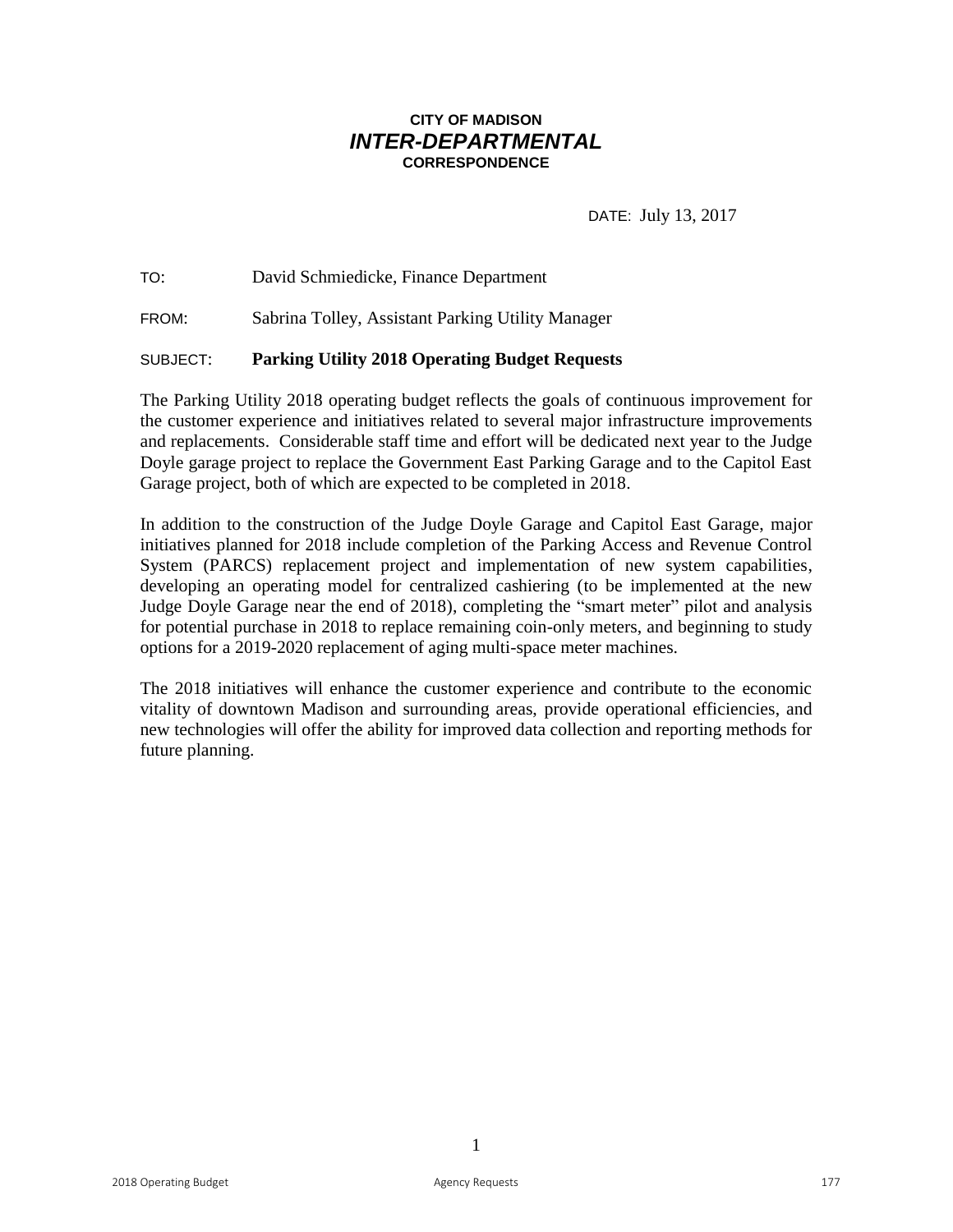### **SERVICE IDENTIFYING INFORMATION**

SELECT YOUR AGENCY:

Parking Utility

SELECT YOUR AGENCY'S SERVICE:

Garage Parking

SERVICE DESCRIPTION:

This service operates five city garages including Capitol Square North Garage, Government East Garage, Overture Center Garage, State Street Campus Garage and State Street Capitol Garage.

### **SERVICE GOALS**

What community need does the service address?

Parking garages serve the parking needs of residents, visitors, businesses, and other organizations in the downtown area. Also, monthly permits and long-term leases provide regular daily or nightly users with a reliable off-street parking option.

Who are the recipients of the service?

- Parking garages serve the parking needs of residents, visitors, businesses, and other organizations in the downtown area. The primary users of parking garages are visitors to the downtown/campus area who desire longer-term parking of more than one to two hours.
- $\bullet$  Monthly permits and long-term leases provide regular daily or nightly users with a reliable off-street parking option. The primary customers of monthly permit programs are downtown/campus residents, businesses, and employees. Customers of the garage parking service also include those who may not be users of parking facilities, but who benefit from the availability of public parking facilities in the area.

What outcomes will be produced at the proposed funding level?

- Ongoing operation and maintenance of parking garages and equipment.
- Improved reliability of parking access revenue control system (PARCS) equipment, plus improved customer convenience and operational efficiencies.

What strategies are planned for 2018 to advance the stated outcomes?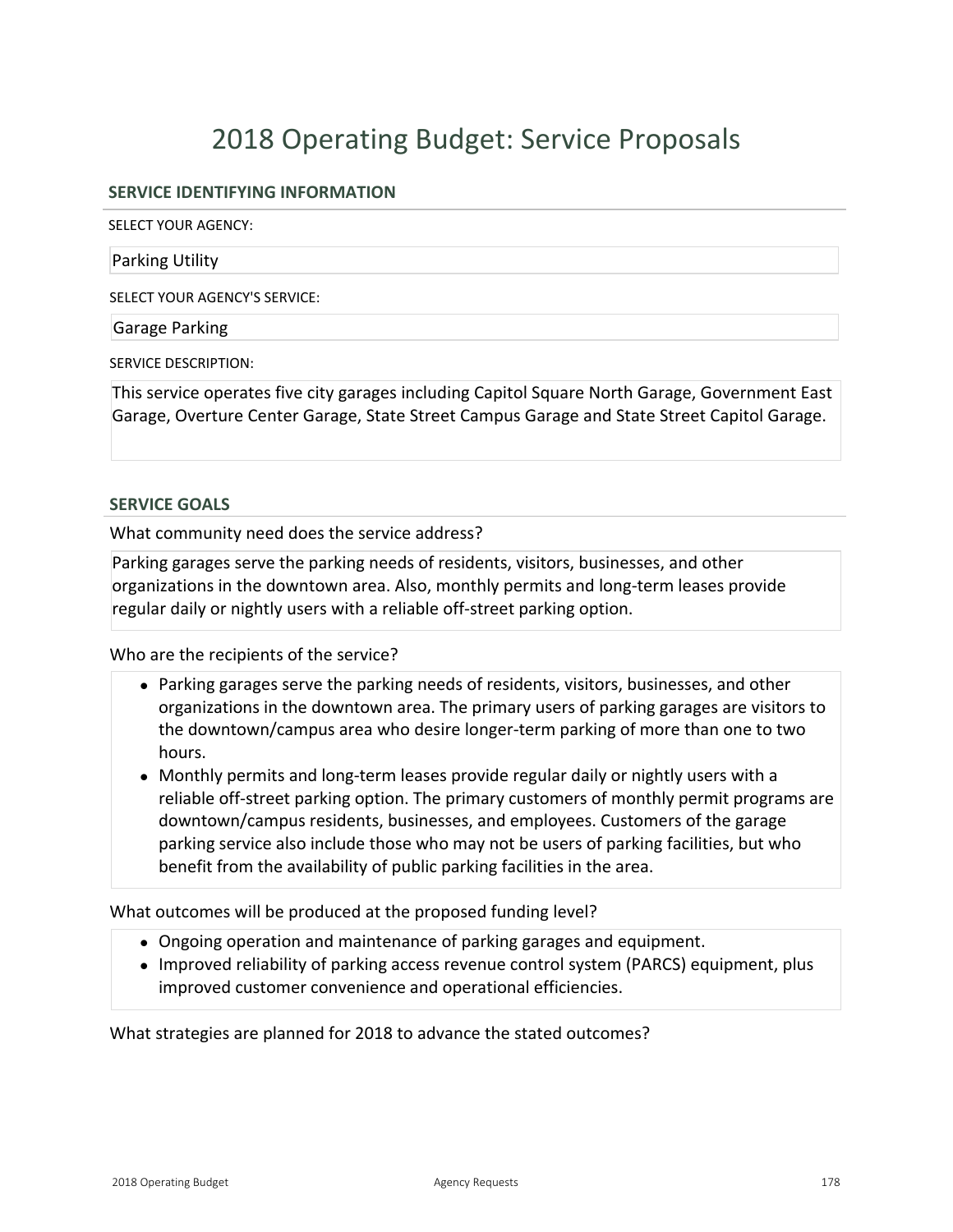- The Government East Parking Garage is one of the highest demand facilities. Continued operation of the garage with no loss of parking during construction of the replacement garage will ensure that visitors will continue to have available parking at this location.
- Operation of a new parking garage in the Capitol East district will support the district's parking needs, provide convenient parking for visitors attending local events, and help to reduce neighborhood parking pressures by providing a public parking option.
- Implementing new technologies and equipment with the replacement of the PARCS will offer greater flexibility, convenience, and equipment reliability for customers. Utilizing the bar code capabilities of the new system will provide the ability to send validations to customers electronically, and is anticipated to reduce exit times at facilities, improving egress during special events and high volume exit timeframe.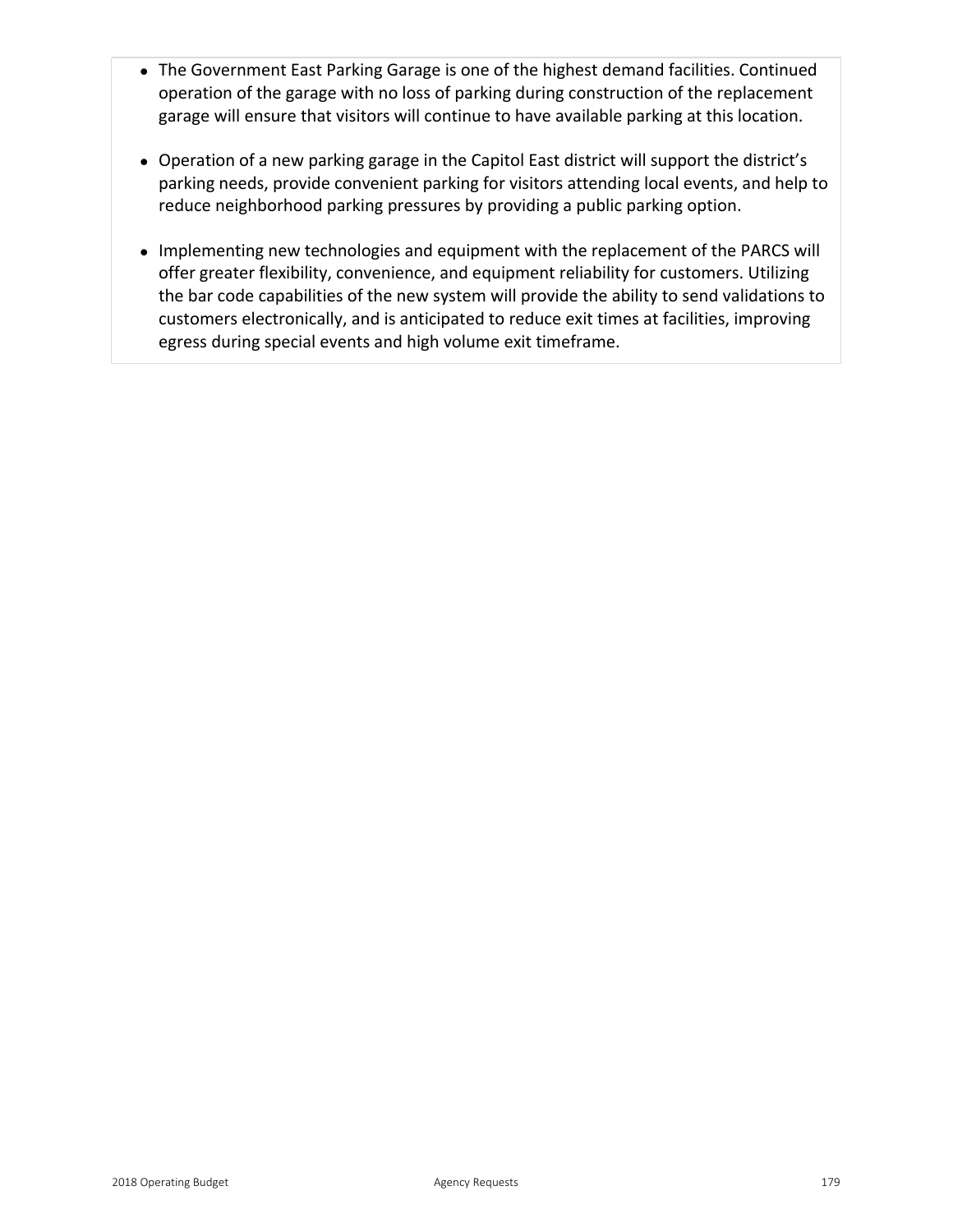## **SERVICE IDENTIFYING INFORMATION**

SELECT YOUR AGENCY:

Parking Utility

SELECT YOUR AGENCY'S SERVICE:

Lot Parking

SERVICE DESCRIPTION:

This service operates six parking lots including Blair Lot, Brayton Lot, Buckeye Lot, Evergreen Lot, Wilson Lot and Wingra Lot including hourly and monthly parking.

### **SERVICE GOALS**

What community need does the service address?

Surface lots serve a variety of customers, including short-term and longer-term hourly parkers and monthly parkers. Customers and parking behavior vary significantly by facility. Lot Parking includes a gated facility (Brayton Lot), permit-only parking, and metered parking.

Who are the recipients of the service?

The users of the parking lot service are residents, visitors, and businesses, plus event organizers and vendors, with whom we accommodate and coordinate parking for special events, such as the Art Fair, Farmers Market, and Shake the Lake.

What outcomes will be produced at the proposed funding level?

- Continued operation and maintenance of public surface lots.
- Continued ability to provide parking options to serve a variety of demands and support special events in the downtown area by accommodating large vehicles with limited parking options.

What strategies are planned for 2018 to advance the stated outcomes?

• Continue to pursue cooperative relationships with event organizers to accommodate parking for large vehicles with limited parking options, which improves the experience for the vendor, provides greater availability of on-street parking for residents and visitors, and serves the community as a whole, by participating in efforts to attract and encourage local events.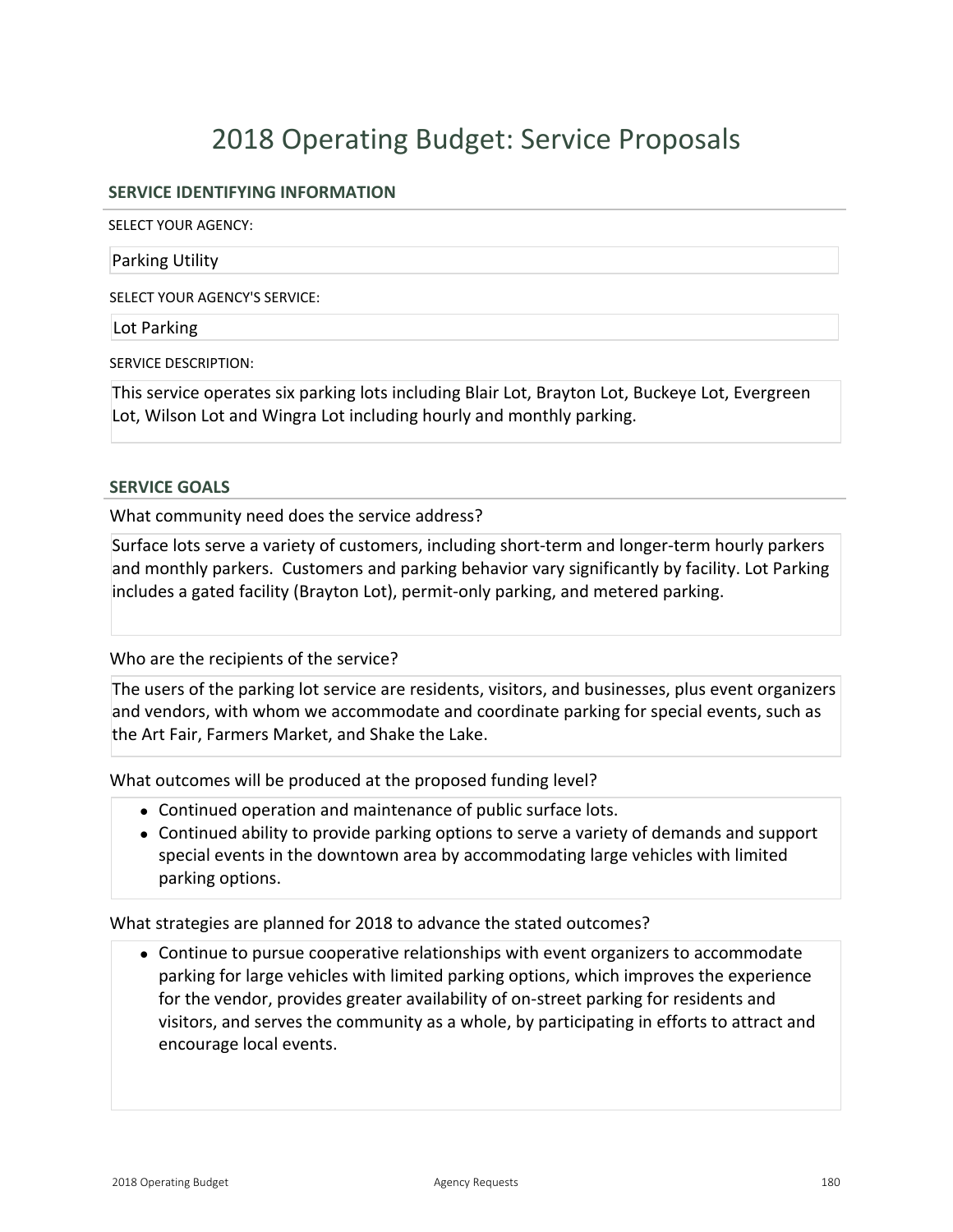## **SERVICE IDENTIFYING INFORMATION**

SELECT YOUR AGENCY:

Parking Utility

SELECT YOUR AGENCY'S SERVICE:

On Street Parking

SERVICE DESCRIPTION:

This service operates on-street parking through meters in the downtown area and through a residential permit process in the nearby neighborhoods.

### **SERVICE GOALS**

What community need does the service address?

On-street metered parking provides short-term convenient parking for residents and visitors. This service also serves needs related to event and large-vehicle parking, moving vehicles and storage containers, and construction related parking. The City's Residential Parking Permit Program is administered by the Parking Utility under this service. The Residential Parking Permit Program allows residents in their area to exceed posted time limit restrictions, and serves to limit commuter-impact in those areas.

### Who are the recipients of the service?

The primary customers of on-street parking are visitors, residents, contractors, event organizers and vendors.

What outcomes will be produced at the proposed funding level?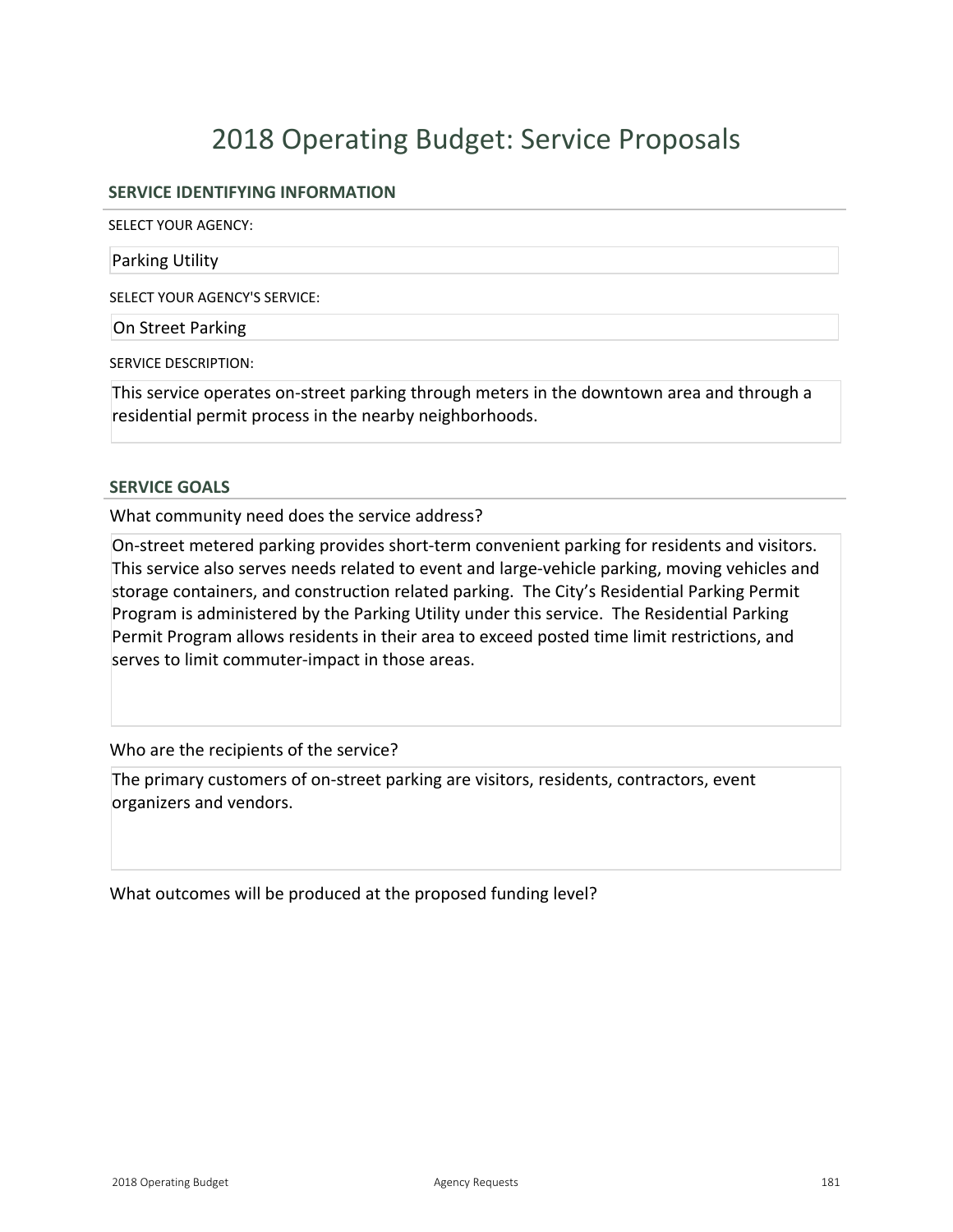Depending on the outcome of the single space "smart meter" trial and analysis being performed from the Summer 2017-Winter 2018, 500  $-650$  "smart-meters" may be purchased in 2018 to replace the remaining coin-only meters. The use of "smart meters" would allow payment by coin, credit card, and pay-by-cell, allowing parkers greater flexibility and convenience in paying for their parking space.

The new meters could also provide opportunities for real-time information and wayfinding to available parking spaces. This would reduce traffic circulation and congestion and improve the experience for customers by making it easier to locate an available space.

Expanding the hours that on-street meters are enforced in certain locations would significantly improve the availability of on-street parking during high demand evening hours, shifting longerterm parkers to garages, and allowing the most convenient on-street spaces to be used by short-term parkers visiting a nearby destination.

What strategies are planned for 2018 to advance the stated outcomes?

- Potential replacement of 500-650 coin-only meters with "smart meters".
- Transition from pilot phase of pay-by-cell to full implementation, pending required functionality from the vendor, which is anticipated to be completed by fall of 2017.
- Potential expansion of enforcement hours for on-street meters in the downtown area.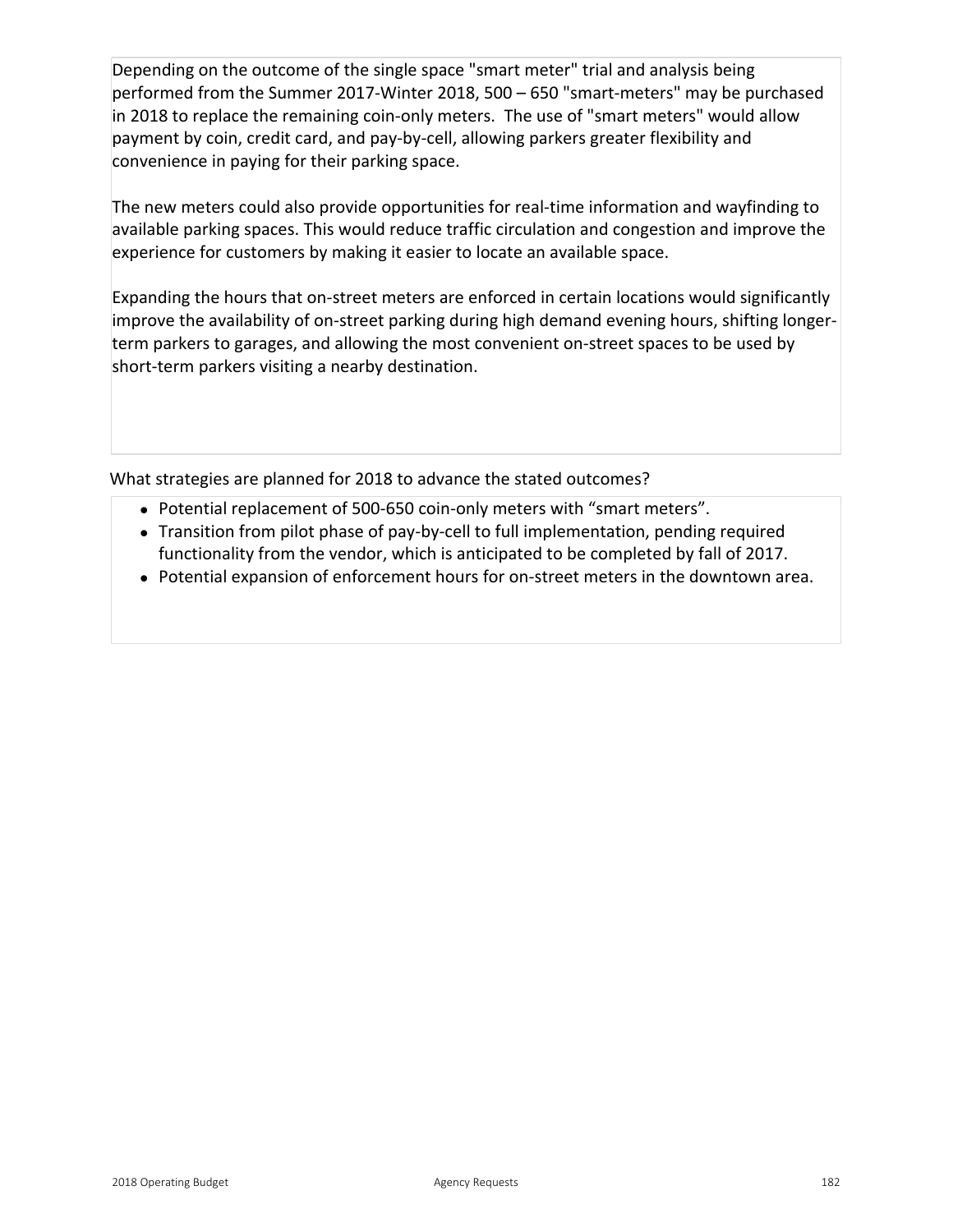### **SERVICE IDENTIFYING INFORMATION**

SELECT YOUR AGENCY:

Parking Utility

SELECT YOUR AGENCY'S SERVICE:

Parking Operations

SERVICE DESCRIPTION:

This service includes the overall management and supervision of maintenance and revenue staff and the administrative staff in the Parking Utility, as well as all areas of parking not included above.

### **SERVICE GOALS**

What community need does the service address?

The Parking Utility serves the parking needs of residents and visitors, and plays a vital role in the community and economy. The management of parking not only serves the users of parking facilities, but influences parking and driving behaviors and directly impacts residents, businesses, area development, and visitors. Careful consideration is given to balance the needs of all members of the community and anticipate the potential impacts of decisions.

The Parking Operations service is also responsible for ensuring the financial health of the Parking Utility, to operate and maintain existing facilities and generate reserves to fund future capital projects and replace facilities as they age.

Who are the recipients of the service?

Through the deliberate and conscientious implementation of on-street and off-street parking management strategies to adapt to continuously changing parking demands and behaviors, the primary customer of this service is the community as a whole.

What outcomes will be produced at the proposed funding level?